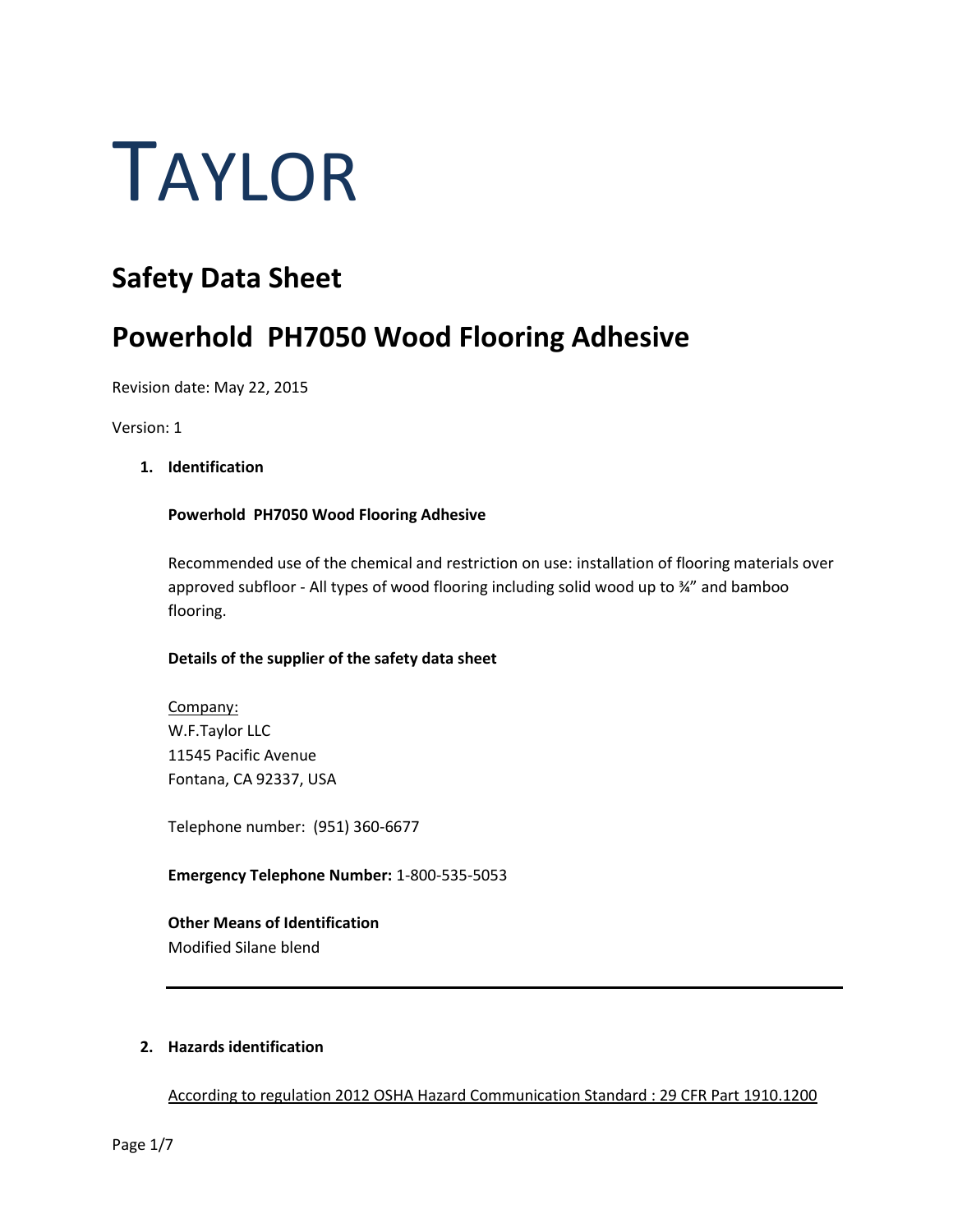# **Classification of the Product:**

No need for classification according to GHS criteria for this product.

#### **Label Elements**

This product does not require a hazard warning label in accordance with GHS criteria.

# **Hazards not otherwise classified**

None known if used according to instructions. Irritation may occur when in contact with eyes and skin.

## **Emergency Overview**

Caution:

May cause skin irritation if not removed after skin contact. Use with use with local exhaust ventilation. Use protective equipment for eyes, skin protection.

# **3. Composition / Information on Ingredients**

# **According to Regulation 1994 OSHA Hazard Communication Standard : 29 CFR Part 1910.1200**

This product does not contain any components classified as hazardous under the referenced regulation.

# **According to Regulation 1994 OSHA Hazard Communication Standard : 29 CFR Part 1910.1200**

| <b>CAS number</b>   | Content   | <b>Chemical Name</b>       |
|---------------------|-----------|----------------------------|
| <b>Trade Secret</b> | $15 - 30$ | Silyl Terminated Polyether |
| <b>Trade Secret</b> | $15 - 30$ | Plasticizer                |
| 1317-65-3           | $45 - 60$ | Calcium carbonate          |
| <b>Trade Secret</b> | $1 - 5$   | Additives                  |

#### **4. First Aid Measures**

#### **Description of First Aid measures**

#### **General Advice:**

Upon contact, remove material from skin, eyes, and clothing. If irritation persists, seek medical attention.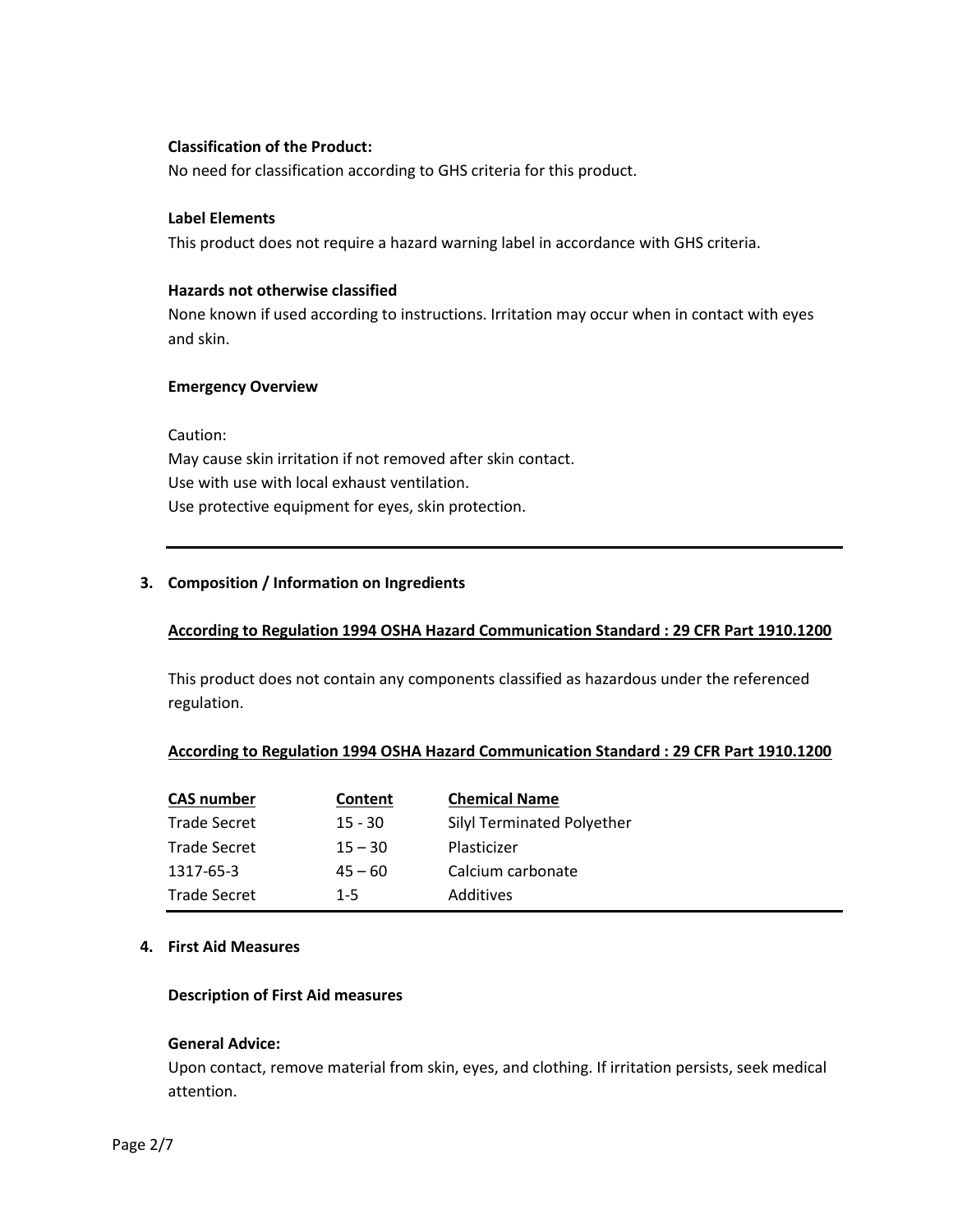## **If inhaled:**

Remove individual to fresh air if needed.

#### **If on Skin:**

Wash with mild soap and water.

#### **If in eyes:**

Open eyelids and flush with running water for at least 15 minutes.

## **If Swallowed:**

Do not induce vomiting. Seek medical help immediately.

## **Most Important symptoms and effects, both acute and delayed**

None expected due to non classification of the product.

## **Indication of any immediate medical attention and special treatment needed**

Note to physician

Treatment: Symptomatic treatment

# **5. Fire-Fighting Measures**

#### **Extinguishing Media**

Use Water spray, foam, dry powder when needed.

#### **Special hazards arising from the substance or mixture**

Material is a mixture of organic compounds. Compounds of carbon may arise during burning. Advice for fire-fighters

Wear self contained breathing apparatus and turn out gear. Use water to keep the containers cool.

#### **Further Information:**

Dispose debris and contaminated clothing in accordance with regulations.

# 6. **Accidental release measures**

Further accidental release measures:

Slip hazard when spilled.

# **Personal precautions, protective equipment and emergency procedures**

Use personal protective clothing. Avoid contact with skin and eyes.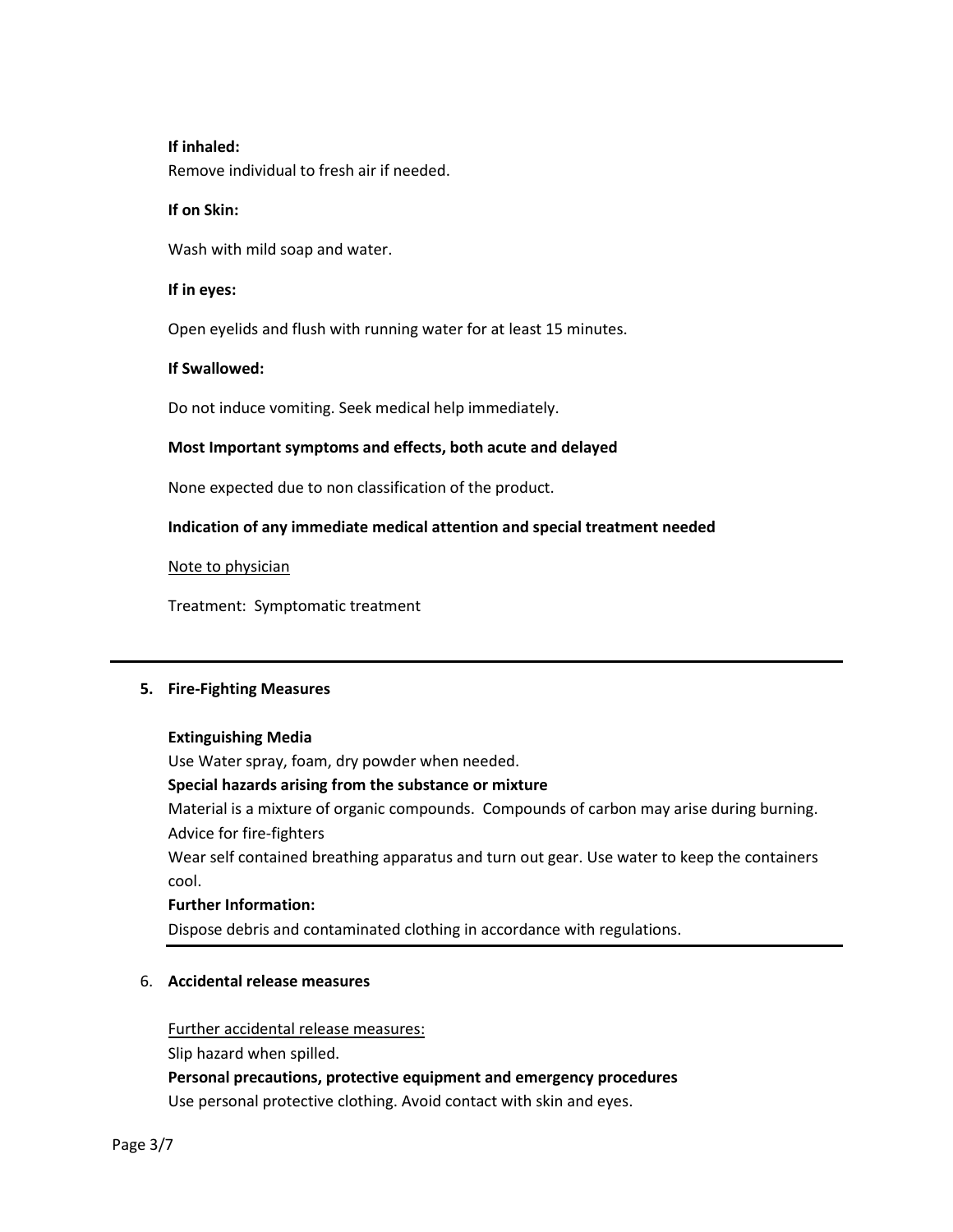#### **Environmental Precautions**

Do not release spilled material into natural waters.

#### **Methods and material for containment and cleaning up**

Remove material using absorbents. Scrape off excess and place in closed DOT approved containers for disposal.

#### **7. Handling and Storage**

**Precautions for Safe Handling** Do not puncture. Keep out of the reach of children. **Conditions for safe storage, including any incompatibilities** Keep from freezing. Avoid extreme temperatures.

#### **8. Exposure Control/ Personal Protection**

**Advice on system design:** Maintain proper ventilation

#### **Personal protective equipment:**

**Respiratory protection:** NIOSH respirator if needed. Use local exhaust ventilation. Do not use closed air-circulating system.

**\_\_\_\_\_\_\_\_\_\_\_\_\_\_\_\_\_\_\_\_\_\_\_\_\_\_\_\_\_\_\_\_\_\_\_\_\_\_\_\_\_\_\_\_\_\_\_\_\_\_\_\_\_\_\_\_\_\_\_\_\_\_\_\_\_\_\_\_\_\_\_\_\_\_\_\_\_\_**

**Skin protection:** chemical resistant gloves, apron, coveralls, and boots to prevent unnecessary contact.

**Eye protection:** safety glasses, goggles, or face shield

#### **General safety and hygiene safety measures:**

Wash hands and /or face before and after use. Launder contaminated clothing before re-use. Always use protective equipment to avoid direct contact.

#### **9. Physical and Chemical Properties**

**Form:** medium viscosity liquid **Odor:** mild **Odor threshold:** no data **Color:** off white **pH value:** not applicable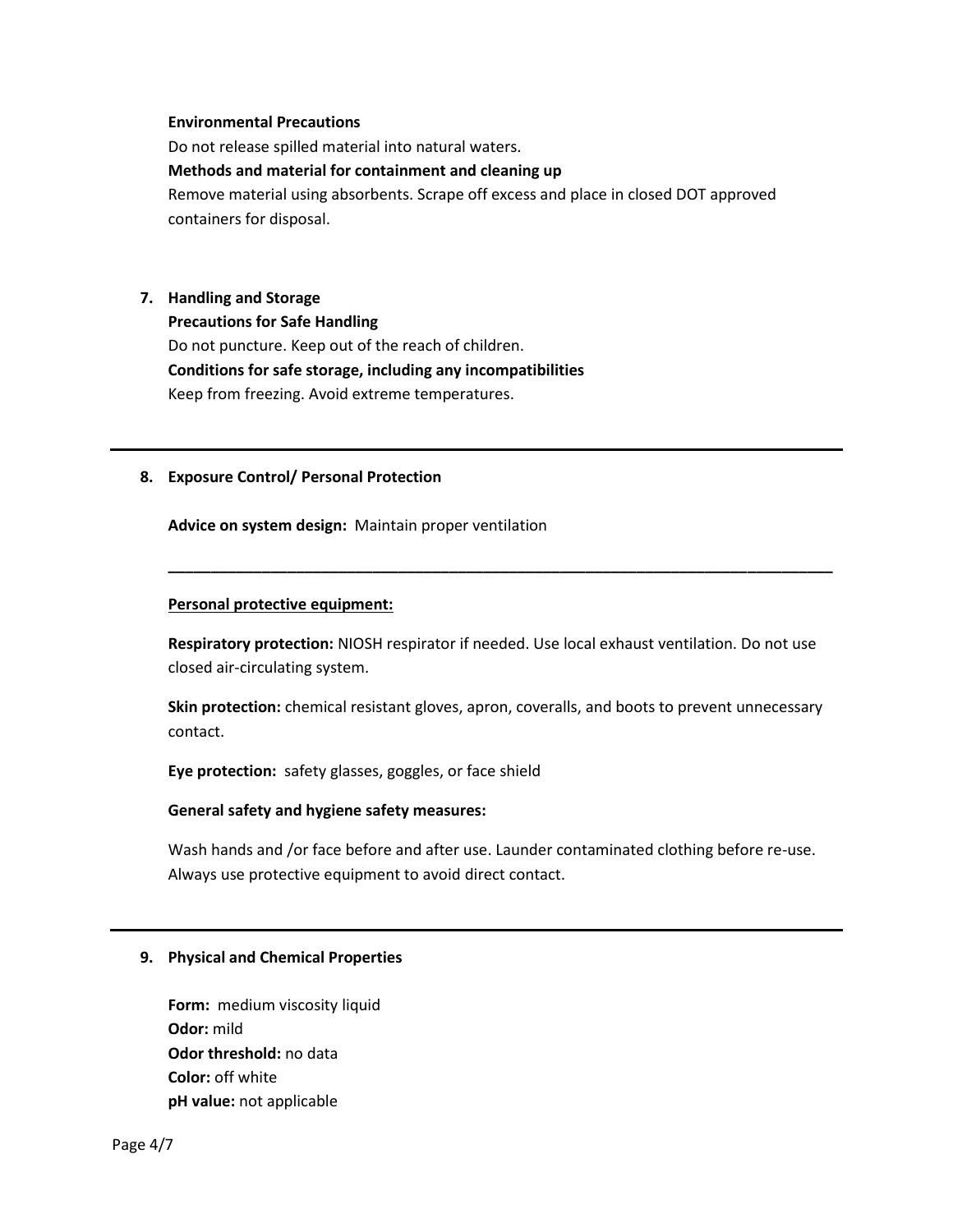**Melting point:** not applicable **Boiling point:** no data **Flash point:** not applicable **Flammability:** non- flammable **Lower Explosion Limit:** not applicable **Upper Explosion Limit:** not applicable **Vapor Pressure:** low **Density:** 9.4 – 10.1 **Relative density:** 1.13 – 1.21 grams / cm3 **Vapor density:** low **Partition Coefficient n-octanol /water (log Pow):** no data **Self ignition temperature:** not applicable **Viscosity, dynamic:** 100,000 – 200,000 cps **Solubility in water:** insoluble **Miscibility in water:** not miscible **Evaporation rate:** low **Other information:** Moisture cure product. Product will start curing in the presence of moisture. **VOC, g/l less water, less exempt solvent:** < 0.05

## **10. Stability and Reactivity**

**Reactivity:** Stable **Chemical stability:** Stable **Possibility of hazardous reactions:** None, product is stable. **Conditions to avoid:** Extreme temperatures. **Incompatible materials:** water. Product is a moisture curing material. **Hazardous decomposition products:** None known.

# **11. Toxicological Information**

No data available

**Primary routes of exposure:** respiratory, eyes, skin. Ingestion is not likely but might cause gastric disturbances.

# **Acute Toxicity / Effects**

Acute toxicity: may cause irritation upon contact.

# **Chronic Toxicity Effects**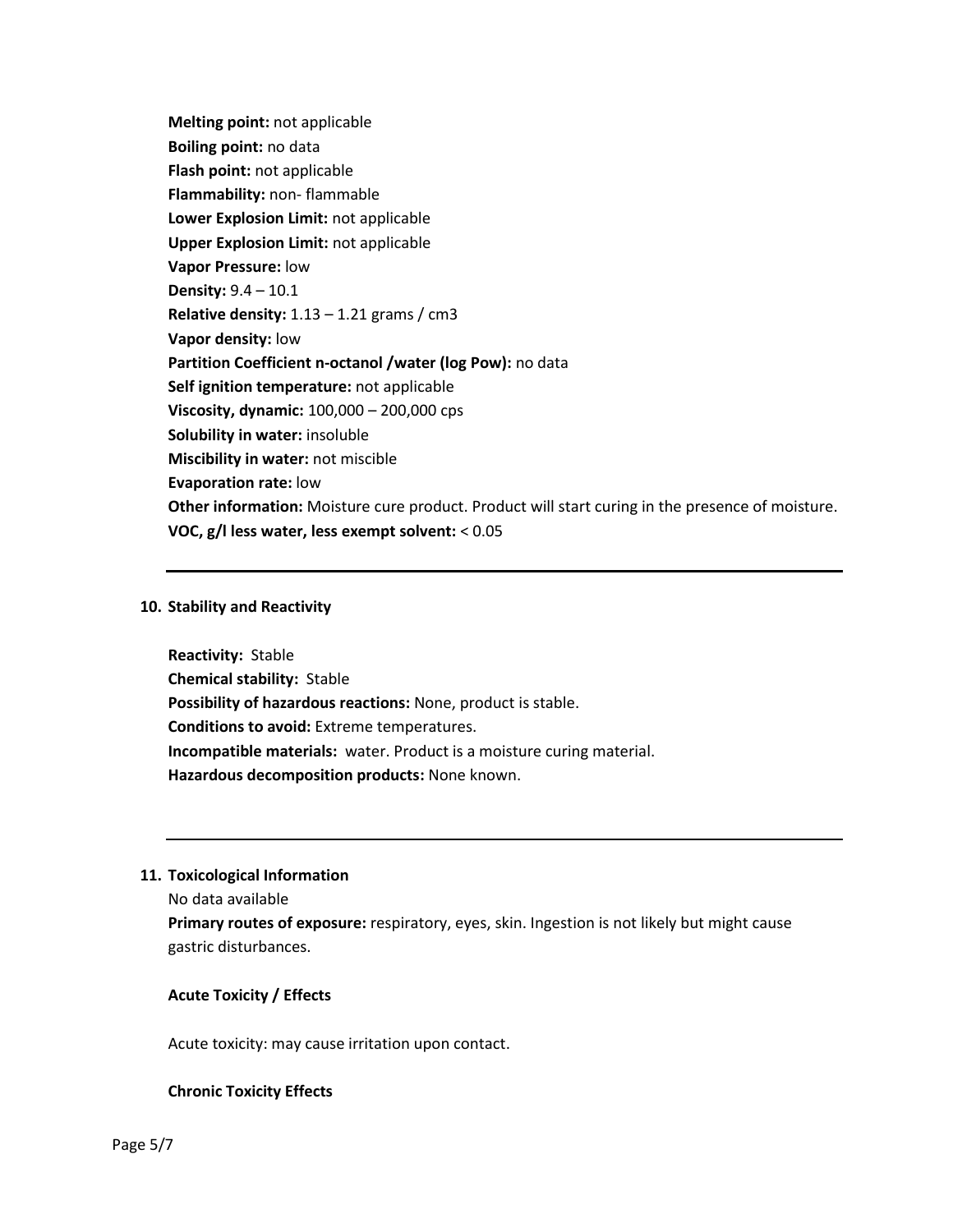Repeated dose toxicity: no data available

Genetic toxicity: no data available

Carcinogenicity: not carcinogenic

Reproductive toxicity: no data available

Teratogenicity: no data available

Experiences in humans: no data available

Other Information

12. Ecological Information No data available

## **13. Disposal Considerations**

Abide by all State, federal and local regulations

#### **14. Transport Information**

Proper Shipping name: Not applicable Proper Hazard Class: Not hazardous Hazard Code: None hazardous Bill of Lading description: **Adhesives, NOI**

#### **15. Regulatory Information:**

#### **Federal Regulations**

#### **Registration status:**

TSCA: Chemicals contained in the product are either listed or exempt in the U.S. EPA TSCA inventory list.

SARA Title III, Section 312 Hazard Class: None